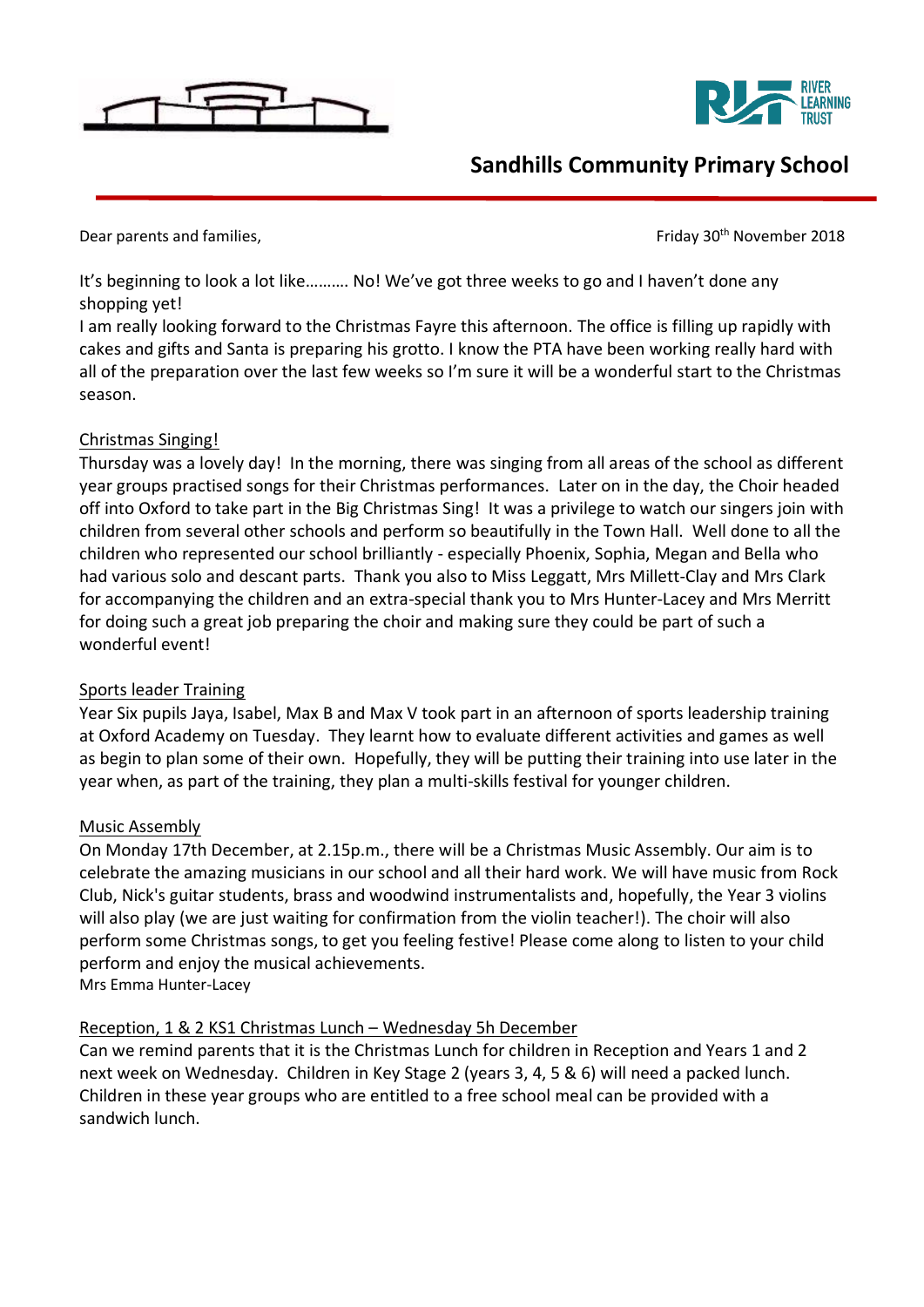#### St Mary's Church Barton

St Mary's church in Barton will be turning on their Christmas lights at 5pm next Wednesday afternoon. Our choir have been invited along and will be singing a couple of their favourite Christmas songs. Everyone is welcome to come along and join in!

- Some poems from 4T
- Diversity (by Izzy) We're all different in many ways, but we should accept that every day, We can come from different cultures and have different skin but that's what makes us special so never give in Let's celebrate being unique and special Let's celebrate being equal and respectful
- Diversity (by Naomi) D's for determined, to never give up I's for intelligence, everyone has their own V's for values, to be kind to others E's for exciting, how life should be R's for race, for different beliefs and cultures S's for similarity, for being the person you are I's for include and for being the best T's for tolerance, for doing your role Y's for just being yourself, and that's how life should be

Diversity (by Megan)

Everybody is diverse, everybody can respect, Be tolerant of everyone, you do not have to be correct, Everybody's different, everybody is the same, Don't think badly of yourself, we don't want any shame, Everybody is unique, a mass of variety, Everybody can dislike ever since antiquity, Whatever month it may be, November, March, December, All you need to do is - remember just remember, Appreciate who you are, you will go very far, You are you and that won't change.

#### School Behaviour Policy

Just some early warning that the governors and I would like to review the school's Behaviour Policy. At the start of next term, I would like to invite a few parents from each year group to meet with me on Tuesday 15th January at 10.30am, over coffee and biscuits, to talk about your views on what a new behaviour policy should look like. I will send out another reminder but if you are interested in taking part, please email the school office or drop a note into the class teacher to let me know. Thank you.

By the way, I haven't forgotten about the Homework Survey – I am working with teachers and taking into account your feedback to look at a workable system for after Christmas and will let you know what we come up with as soon as I can.

#### Celebration Assemblies

| Date                       | <b>Class</b> |
|----------------------------|--------------|
| Friday 7 <sup>th</sup> Dec | ΔT           |
| Friday 14th Dec            | 5G           |

Stars of the Week

Congratulations to our stars from last week: Alishba, Ayra, Dylan, Tommy, Bella, Nye, Hannah, George, Ayesha and Tom